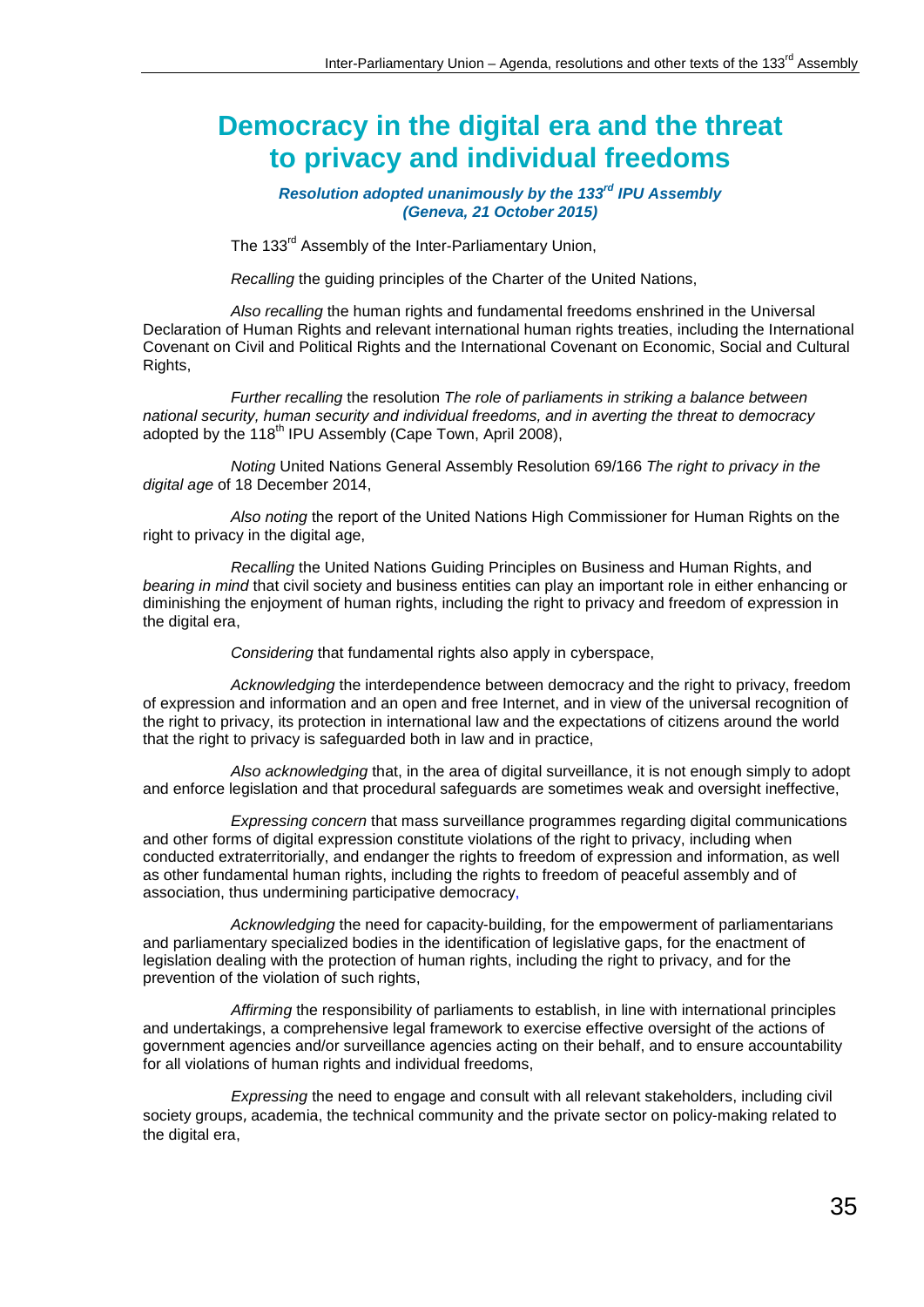*Acknowledging* the importance and expertise of national human rights institutions, nongovernmental organizations and human rights advocates, and their role in monitoring, policy-making, consultation and awareness-raising, and *welcoming* greater cooperation between these organizations and advocates, parliaments and parliamentarians worldwide,

*Taking note of* the work and contribution of these entities, such as the International Principles on the Application of Human Rights to Communications Surveillance (the Necessary and Proportionate Principles), endorsed by more than 400 non-governmental organizations and the Global Network Initiative,

*Affirming* the need for secure and uncompromised systems of communication for the public good and the protection of basic rights,

*Considering* the findings of the report of the United Nations Special Rapporteur on the promotion and protection of the right to freedom of opinion and expression, on the use of encryption and anonymity,

*Recognizing* the contribution of parliaments to, and their impact on, decisions facilitating the national and international consensus needed for concerted and effective action on these issues,

- 1. *Calls on* parliaments to take part in the development and implementation of an overall strategy to enable in the long run the whole population to enjoy the considerable benefits that the Internet can bring to economic, social, cultural and environmental life in order to achieve the Sustainable Development Goals adopted by the United Nations;
- 2. *Underlines* that this overall strategy should aim both legally and ethically to build a digital ecosystem that is capable of guaranteeing the same rights to all citizens and ensuring that their freedom is effectively protected, particularly in terms of educating all people in digital know-how, and ensuring an equity between actors that will avoid any abuse of a dominant position;
- 3. *Underscores* that all legislation in the field of surveillance, privacy and personal data must be based on the principles of legitimacy, legality, transparency, proportionality, necessity and the rule of law;
- 4. *Calls on* parliaments to review their national frameworks and State practices with a view to promoting and increasing public participation and involvement in the digital era, free exchange of information, knowledge and ideas and equal access to the Internet and, with a view to enhancing democracy in the 21<sup>st</sup> century, *encourages* parliaments to remove all legal limitations on freedom of expression and the flow of information and to uphold the principle of Net neutrality;
- 5. *Urges* parliaments to carefully review national laws and the practices of government agencies and/or surveillance organizations acting on their behalf so as to make sure that they comply with international law and human rights, especially as they relate to the right to privacy, and *calls on* parliaments to guarantee, as part of that review, that private and public companies will not be forced to cooperate with the authorities on practices that impair their customers' human rights, with the exceptions provided for in international human rights law;
- 6. *Calls on* parliaments to ensure that national legal frameworks comply fully with international human rights law when applied to interception, analysis, collection, storage and commercial use of data and to share reviews and information from individual States and the IPU on related cases;
- 7. *Urges* parliaments to review their legislation in order to prohibit the interception, collection, analysis and storage of personal data, including when those actions are of an extraterritorial or bulk nature, without the informed consent of the individuals concerned or a valid order granted by an independent court on grounds of reasonable suspicion of the targets' involvement in criminal activity;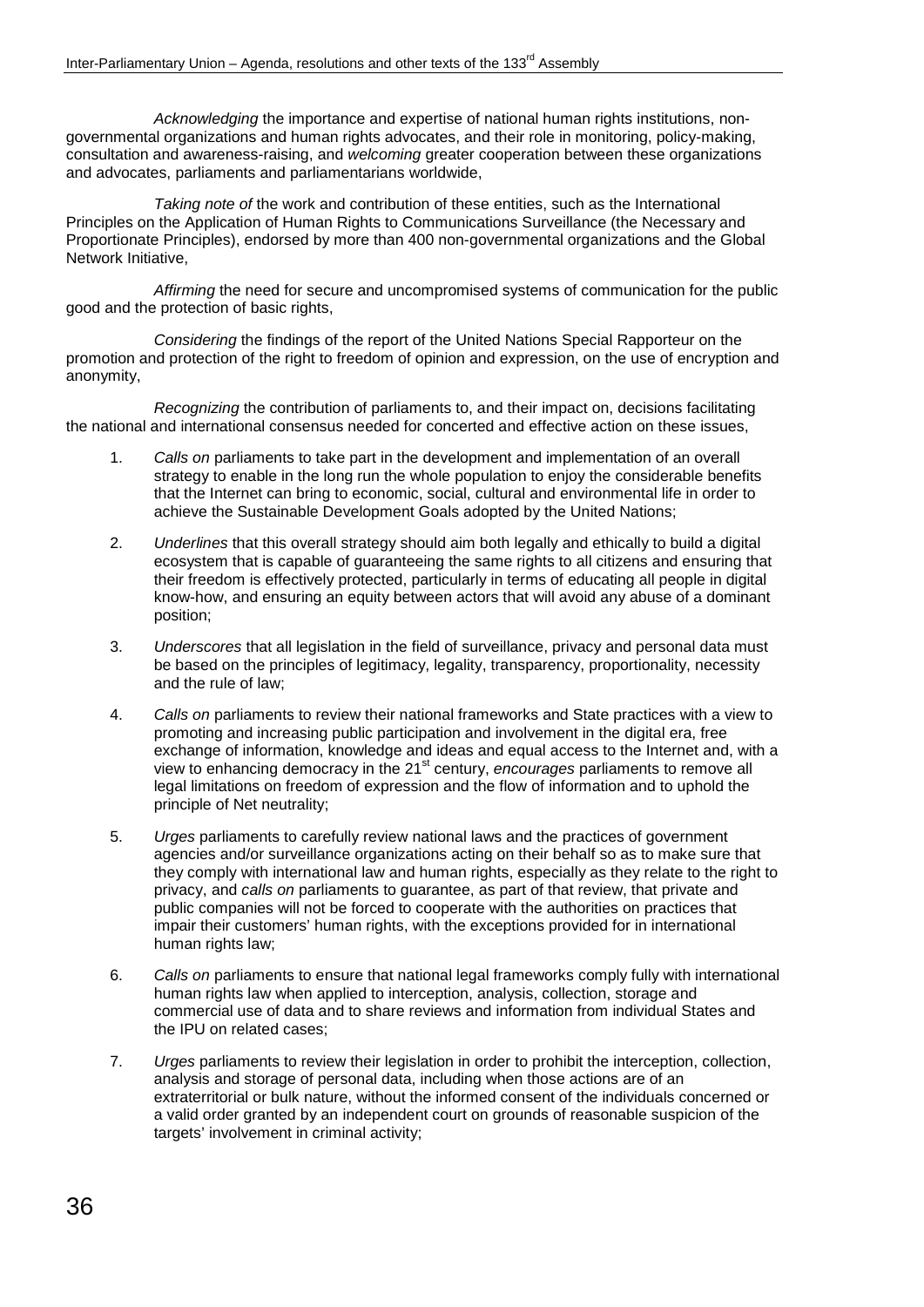- 8. *Underscores* that privacy protections must be consistent across domestic and international borders and *calls on* parliaments to make sure that privacy protections in national law cannot be bypassed by reliance on secretive and informal data-sharing agreements with foreign States or multinationals;
- 9. *Calls on* parliaments to enact comprehensive legislation on data protection, for both the public and private sectors, providing, at the minimum, for strict conditions regarding permission to intercept, collect, analyse and store data, for clear and precise limitations on the use of intercepted and collected data, and for security measures that ensure the safest possible preservation, anonymity and proper and permanent destruction of data; and *recommends* the establishment of independent and effective national data-protection bodies with the necessary power to review practices and address complaints, while further urging parliaments to ensure that their national legal frameworks on data protection are in full compliance with international law and human rights standards, making sure that the same rights apply to both offline and online activities;
- 10. *Also calls on* parliaments to ensure through legal means that all collaboration on various surveillance programmes between governments and companies, entities and all other organizations is subject to parliamentary oversight, insofar as it does not hamper the conduct of criminal investigations;
- 11. *Further calls on* national parliaments and governments to encourage the private technology sector to honour its obligations to respect human rights, bearing in mind the Guiding Principles on Human Rights and Business, as customers of these companies must be fully informed of how their data is being gathered, stored, used and shared with others, and *further calls on* parliaments to promote both global norms on user agreements and more development of user-friendly data-protection techniques which counter all threats to Internet security;
- 12. *Urges* parliaments to reject the interception of telecommunications and espionage activities by any State or non-state actor involved in any action, which negatively affects international peace and security, as well as civil and political rights, especially those enshrined in Article 12 of the Universal Declaration of Human Rights and Article 17 of the International Covenant on Civil and Political Rights, which states that "no one shall be subjected to arbitrary or unlawful interference with his privacy, family, home or correspondence" and that "everyone has the right to the protection of the law against such interference or attacks";
- 13. *Recognizes* the need for parliaments to specify, in relative detail, the circumstances under which any interference with the right to privacy may be permitted, to establish strict judicial procedures for the authorization of communications surveillance and to monitor the implementation of those procedures, limits on the duration of surveillance, security and storage of the data collected, and safeguards against abuse;
- 14. *Emphasizes* that while national security arguments will invariably be advanced that diverse digital technology tools may threaten the security and well-being of a State, parliaments need to review their capacity to oversee all executive action and ensure that a balance is struck between national security and individual freedoms so as to ensure that measures taken in the name of national security and counter-terrorism comply strictly with human rights, and avert any threats to democracy and human rights;
- 15. *Strongly urges* parliaments to review and establish effective, independent and impartial oversight mechanisms where needed and include them in the legal framework; *stresses* that parliaments must investigate any shortcomings in their oversight function and the reasons behind them, making sure that their oversight bodies, such as parliamentary committees and parliamentary ombudsmen, have sufficient resources, proper authorizations and the requisite authority to review and publicly report on the actions of government agencies and/or surveillance agencies acting on their behalf, including actions in cooperation with foreign bodies through the exchange of information or joint operations;
- 16. *Calls on* parliaments to acknowledge that civil society and public participation can play a vital role in monitoring the executive branch and *encourages* parliaments and parliamentarians to promote and engage in consultation and to welcome assistance from